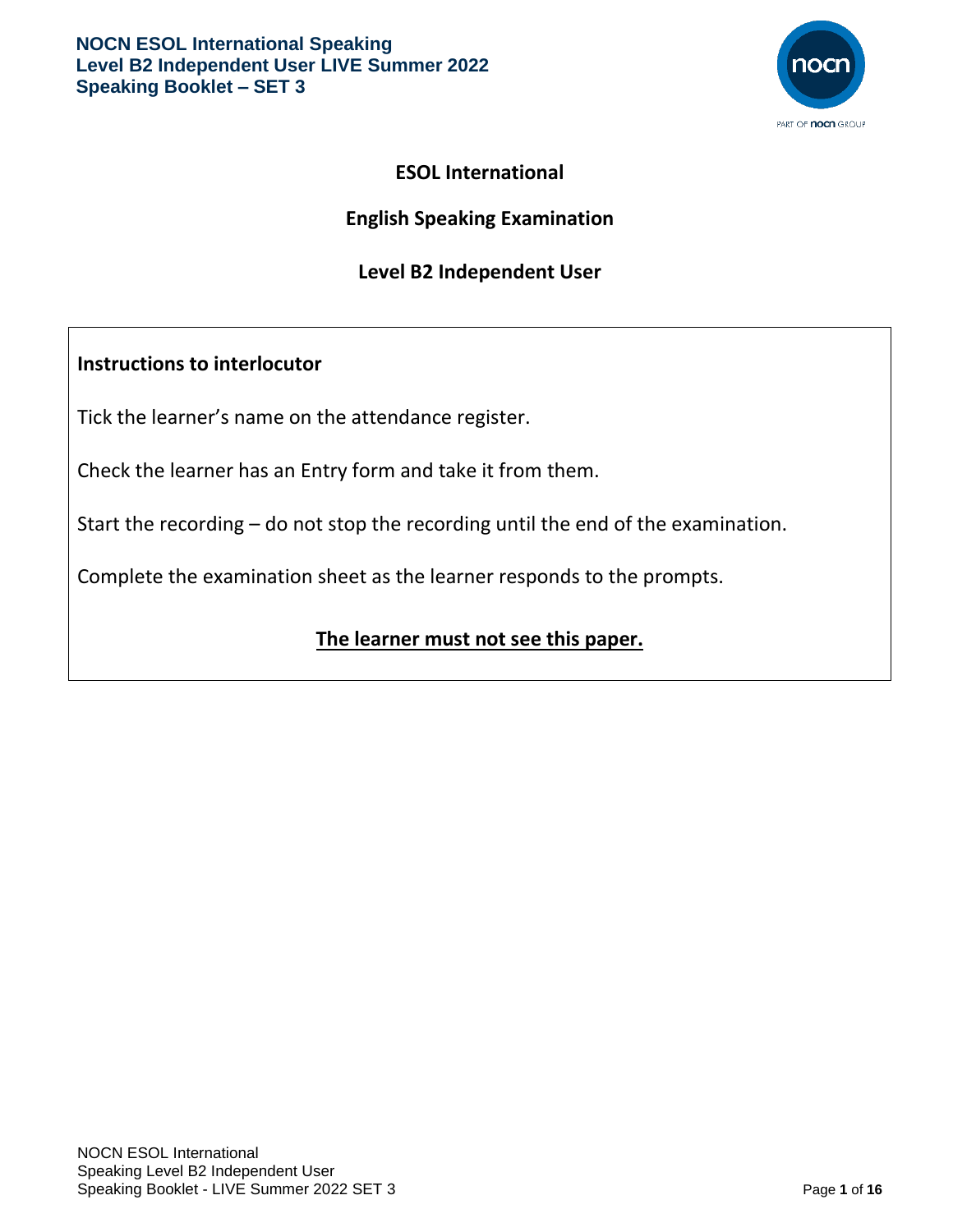

*Interlocutor:* 

**My name is……………… and this is the NOCN Speaking Examination at Independent User Level B2. Today is …………….. (date)** 

**'The learner's name is ……………………………. Please state your name for the recording ………………….. (learner's name).**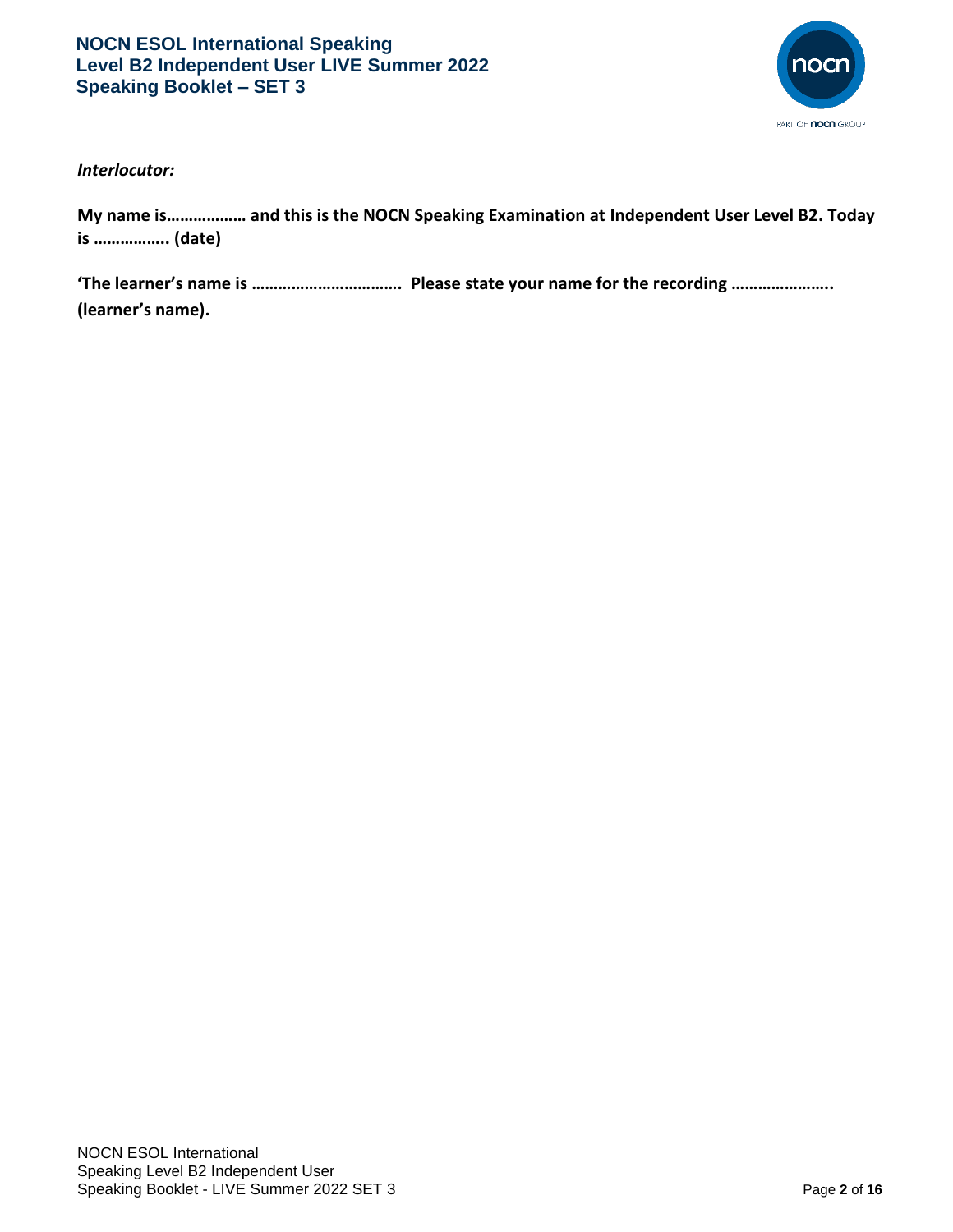

# **This is Part 1 of the Speaking Examination. (Approximately 1.5 minutes)**

*(Additional questions may be asked to prompt deeper responses)*

## **I am now going to ask you some questions:**

- **1.** Tell me about your school/place of work? Do you like it?
- **2.** Which three items, that you own, could you never give up? Why not?
- **3.** What kind of music do you like to listen to? Why?
- **4.** Can you tell me about three wild animals in your country? What are they?
- **5.** Do you prefer texts or phone calls? Why?

#### **Additional prompts allowed:**

*In Part 1, the interlocutor may ask additional questions to probe or clarify e.g. to extend the learner's answer if they have just given very short answers or to check that they have understood what the learner has said. The questions may be rephrased slightly to ensure that in questions where there are two parts, the learner responds fully.* 

*The interlocutor may also give an example if it is clear that the learner is struggling to think of ideas. For example, in question 2, the interlocutor to prompt the learner to say which subjects they find useful in every day life. Interlocutors should be aiming to guide the learner towards language structures expected at this level.* 

#### **Thank the learner.**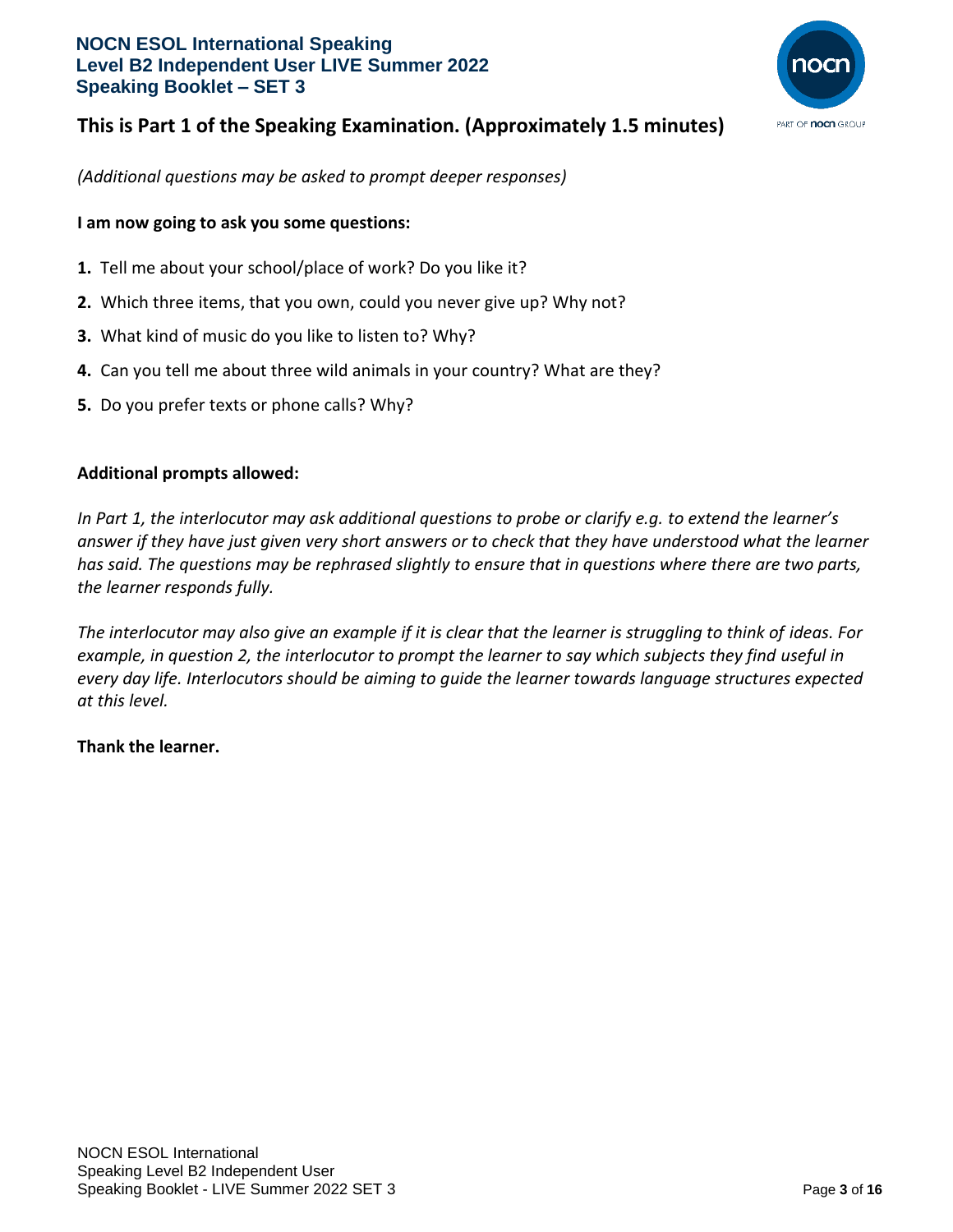

# **This is Part 2 of the Speaking Examination. (Approximately 3.5 minutes)**

*The interlocutor chooses two situations per learner, making sure that a mix of situations are used across the learners being examined. For each of the situations being used, give the learner the relevant prompt sheet. Ensure that the learner does not take the prompt sheet from the room.*

### **Please listen carefully and tell me what you would say in these situations.**

(Interlocutor may repeat or rephrase the question, if necessary).

**Situation 1: You and a friend want to go paddleboarding. You must book a place at the water-sports centre before you go. Phone the water-sports centre to book a place. What would you say?**

**Situation 2: You borrowed a tent from a friend. One of the tent poles broke when it was windy. Speak to your friend. What would you say?**

**Situation 3: You ordered some flowers to send to your cousin. The flowers never arrived. Phone the florist. What would you say?**

**Situation 4: You are trying to log on to the school computer. Your password is not working. Speak to your teacher. What would you say?**

#### **Additional prompts allowed:**

*It is expected that the learner gives a minimum of four sentences to respond to each situation, including at least one complex sentence. The interlocutor may ask supplementary questions to gain a sufficiently detailed response. If the vocabulary used is not understood by the learner, the interlocutor may explain the concept.*

*Situation 1: The learner may be prompted to say how many people are going and what time they would like to go.*

*Situation 2: The learner may be prompted to say what they could do to mend the pole, or buy a new one.*

*Situation 3: The learner may be prompted to say who the flowers were for and when they ordered them.*

*Situation 4: The learner may be prompted to say why they want to log on and what they want the teacher to do.*

**Thank the learner.**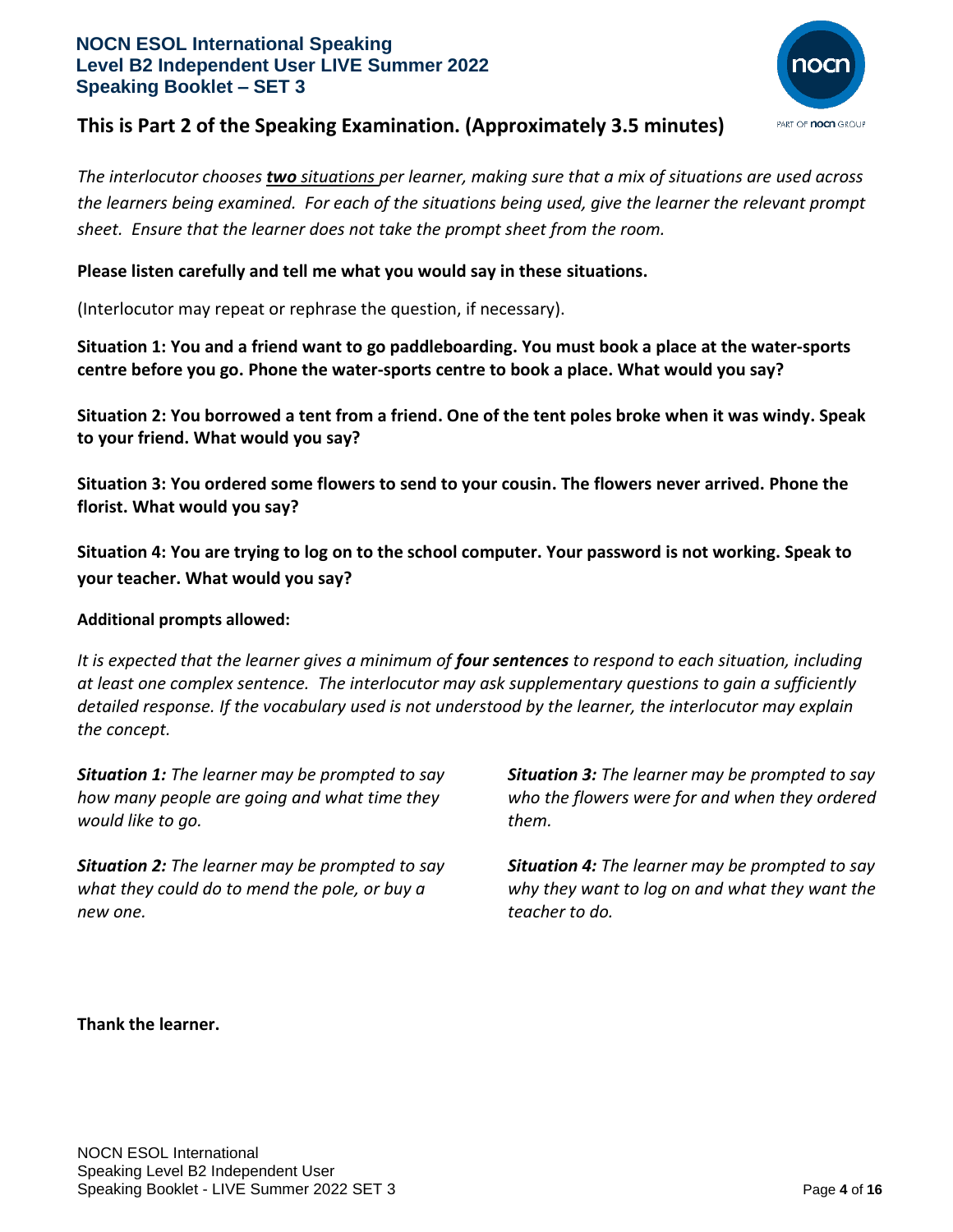

# **This is Part 3 of the Speaking Examination. (Approximately 5 minutes)**

*The interlocutor chooses one scenario per learner, making sure that all scenarios are used across the learners being examined. For the scenario being used, give the learner the relevant prompt sheet. Ensure that the learner does not take the prompt sheet from the room.*

### *Interlocutor:* **You will now take part in a conversation.**

**You will have two minutes to prepare the conversation. You may make notes.**

**Scenario 1: You want to try a vegetarian diet for a month. Your parents are not keen. Persuade your parents that it will be a good idea to try a vegetarian diet. You will have two minutes to prepare your arguments. You may make notes. I will play the role of one of your parents.**

**Scenario 2: You are out for a walk with your friend. You see a path you have never gone down before. You wonder where it leads. Convince your friend to explore the path with you. You will have two minutes to prepare your arguments. You may make notes. I will play the role of your friend.**

**Scenario 3: Your teacher wants you to stay behind after school for extra lessons. They think that you are not revising in your own time. Convince your teacher that you will revise more at home. You will have two minutes to prepare your arguments. You may make notes. I will play the role of your teacher.**

**Scenario 4: You have moved into a new apartment. The apartment needs decorating. Your friend is on holiday from work and you would like them to help you. Convince your friend to help with the decorating. You will have two minutes to prepare your arguments. You may make notes. I will play the role of your friend.**

## **Additional information:**

*There should be a minimum of six exchanges to ensure that the learner has considered a number of options and put across sufficient arguments. If the learner does not understand a word or phrase, the interlocutor may explain the concept. Other ideas that the interlocutor may use for each scenario include:* 

## *Scenario 1:*

*I like to vary my diet. It will take me too much time to look at new recipes. Could you help with planning the menu?*

#### *Scenario 2:*

*It looks a bit overgrown, I'm not sure that it is a good idea. What if we get lost? Where do you think it might lead?*

#### NOCN ESOL International Speaking Level B2 Independent User Speaking Booklet - LIVE Summer 2022 SET 3 **Page 1 and 2021** Separation of *Speaking Booklet - LIVE Summer 2022 SET 3*

## *Scenario 3:*

*I can give you more help if you stay after school. You seem to be more distracted at home. Why should I believe that you will work more at home?*

#### *Scenario 4:*

*I wanted to relax while I was off work. I'm not very good at decorating and don't enjoy it.*

*Is there anyone else that can help?*

# **Thank the learner. End of Examination**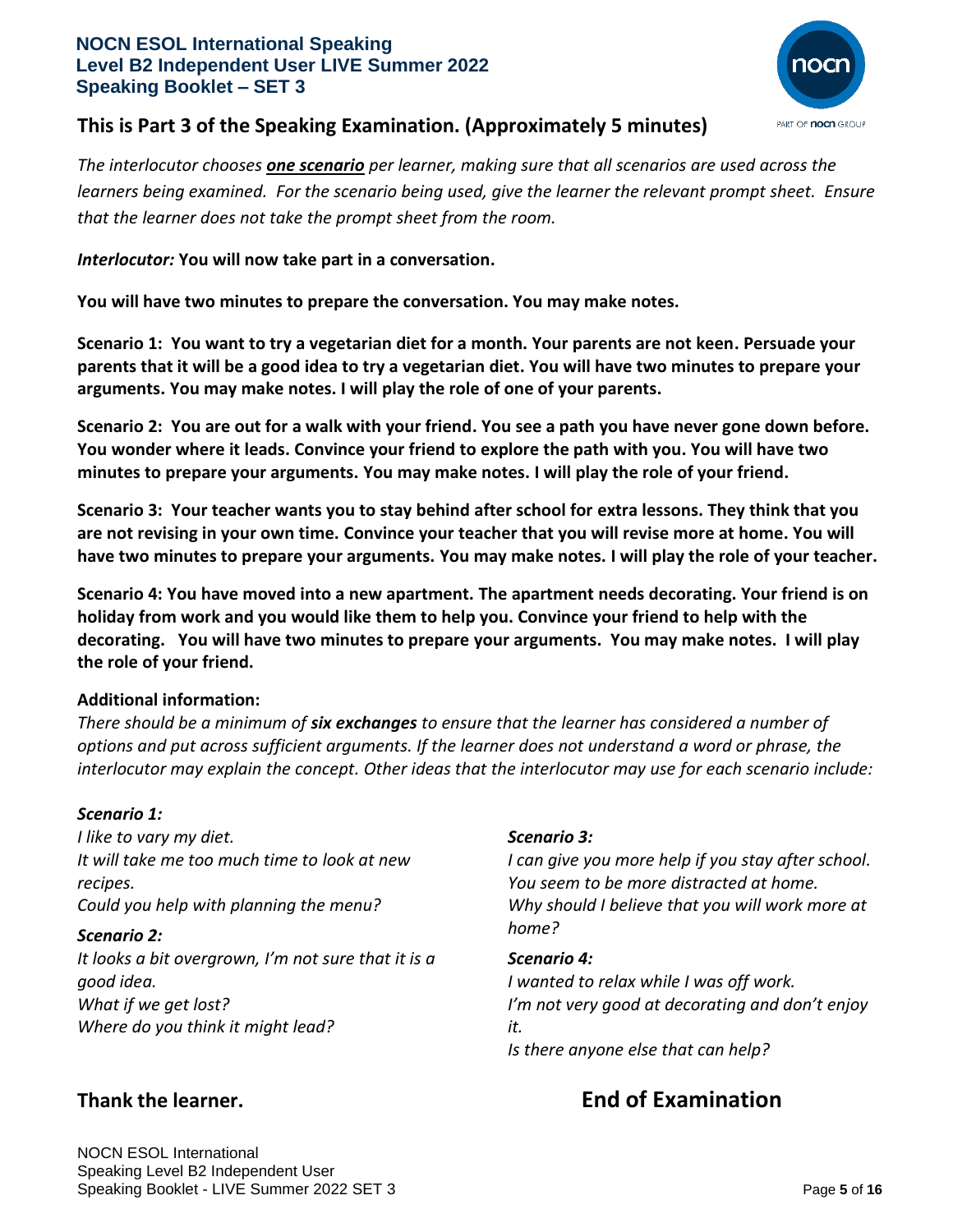

**This page is intentionally blank.**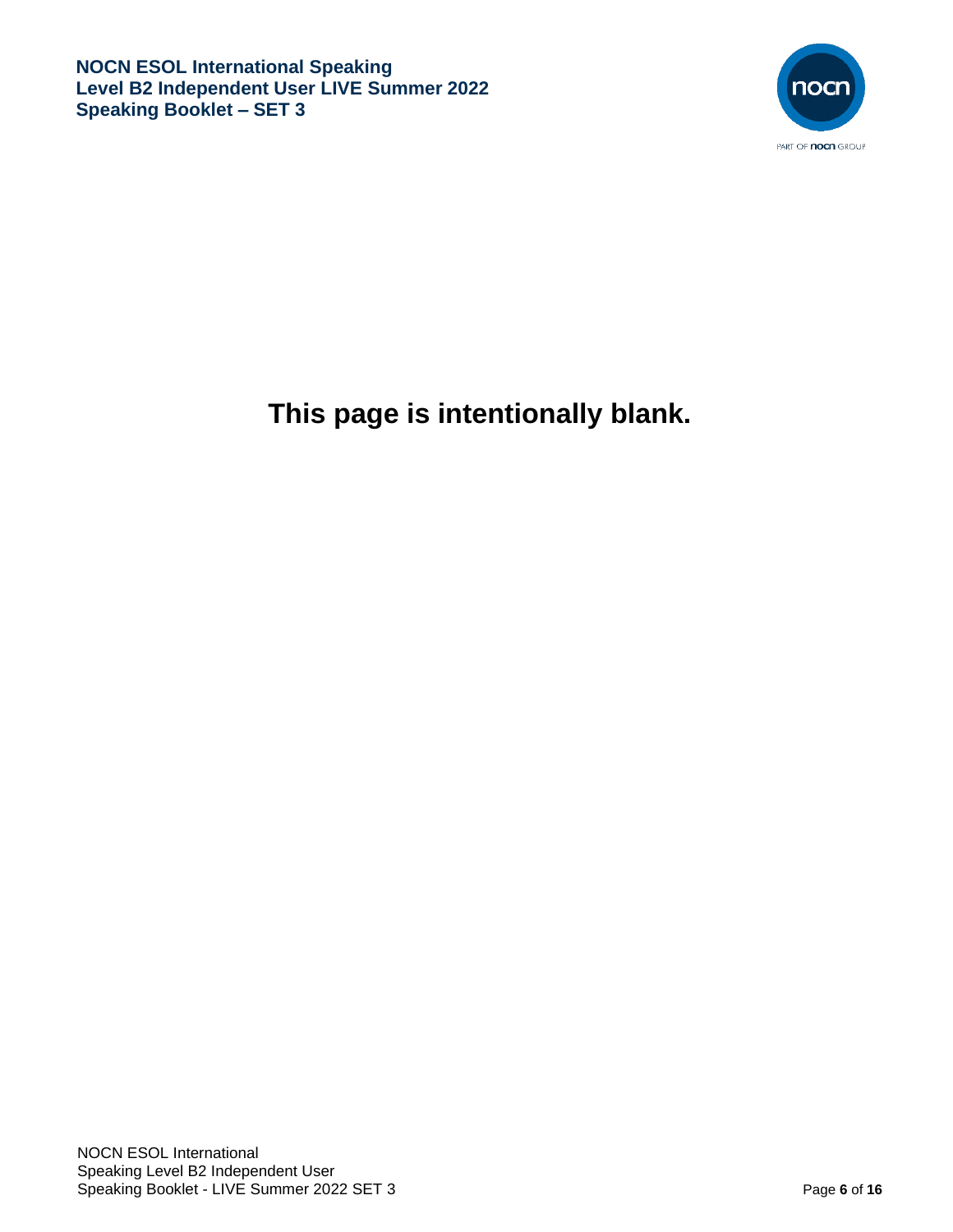

# **ESOL International**

# **English Speaking Examination**

# **Level B2 Independent User**

# **Instructions to interlocutor**

Please give the learner the correct sheets for the situations and scenarios being used in the examination for Part Two and Part Three.

The learner must complete two situations for Part Two and one scenario for Part Three.

**Do not allow the learner to take the prompt sheet from the room.**

**Do not allow the learner to see the additional prompt sheets for the situations or scenarios not being used.**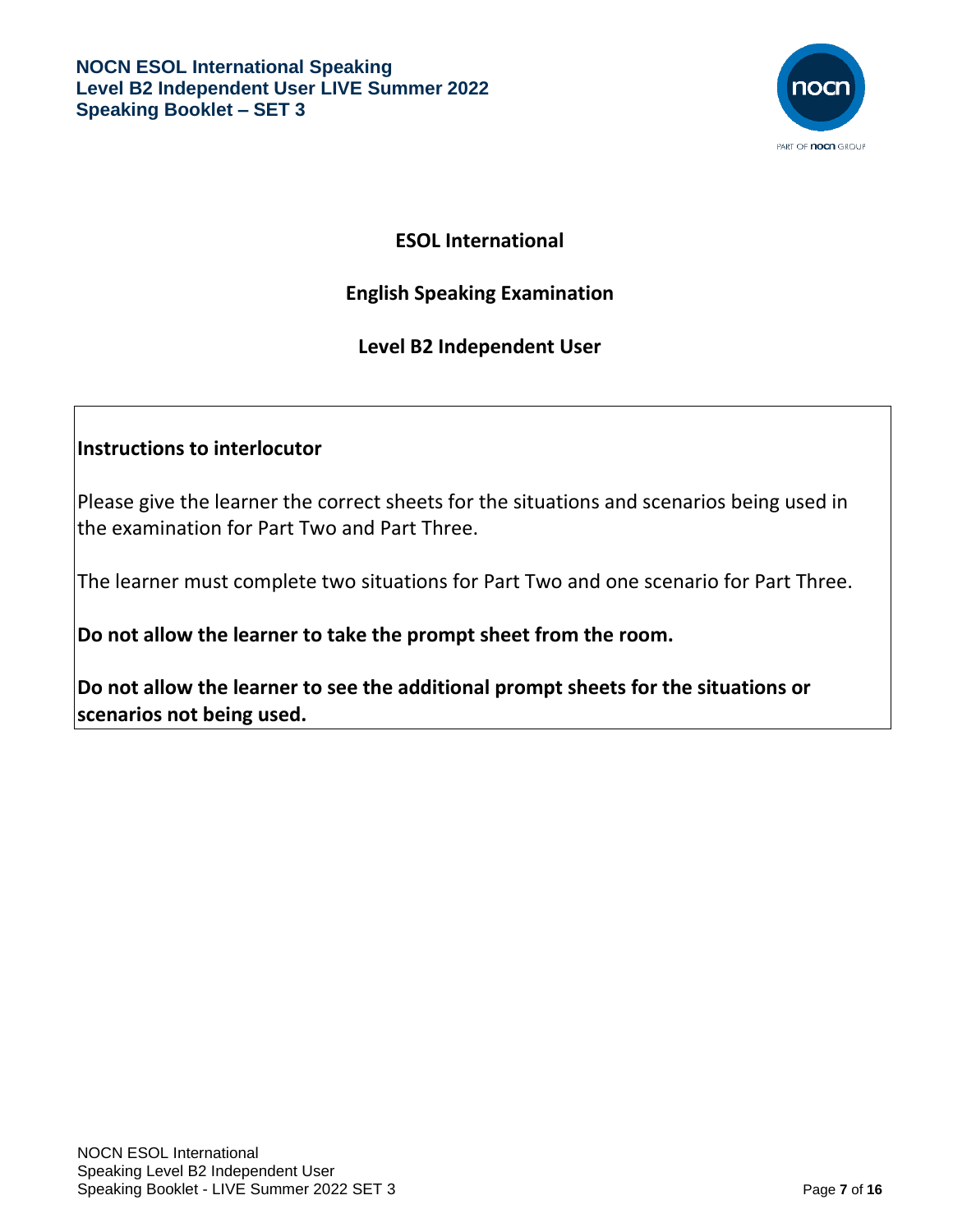

**Part Two - Situation 1**

**You and a friend want to go paddleboarding. You must book a place at the water-sports centre before you go. Phone the water-sports centre to book a place.**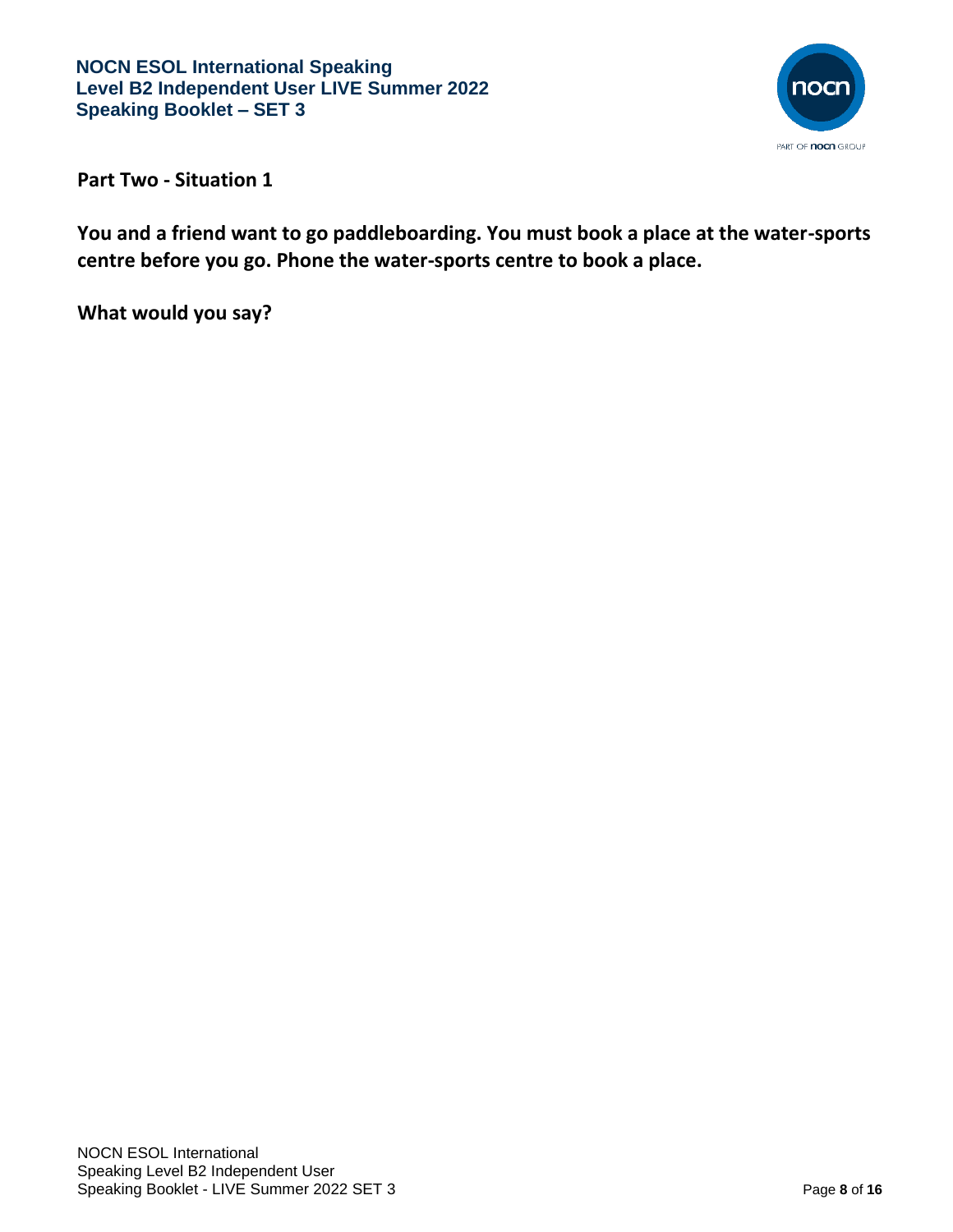

**Part Two - Situation 2**

**You borrowed a tent from a friend. One of the tent poles broke when it was windy. Speak to your friend.**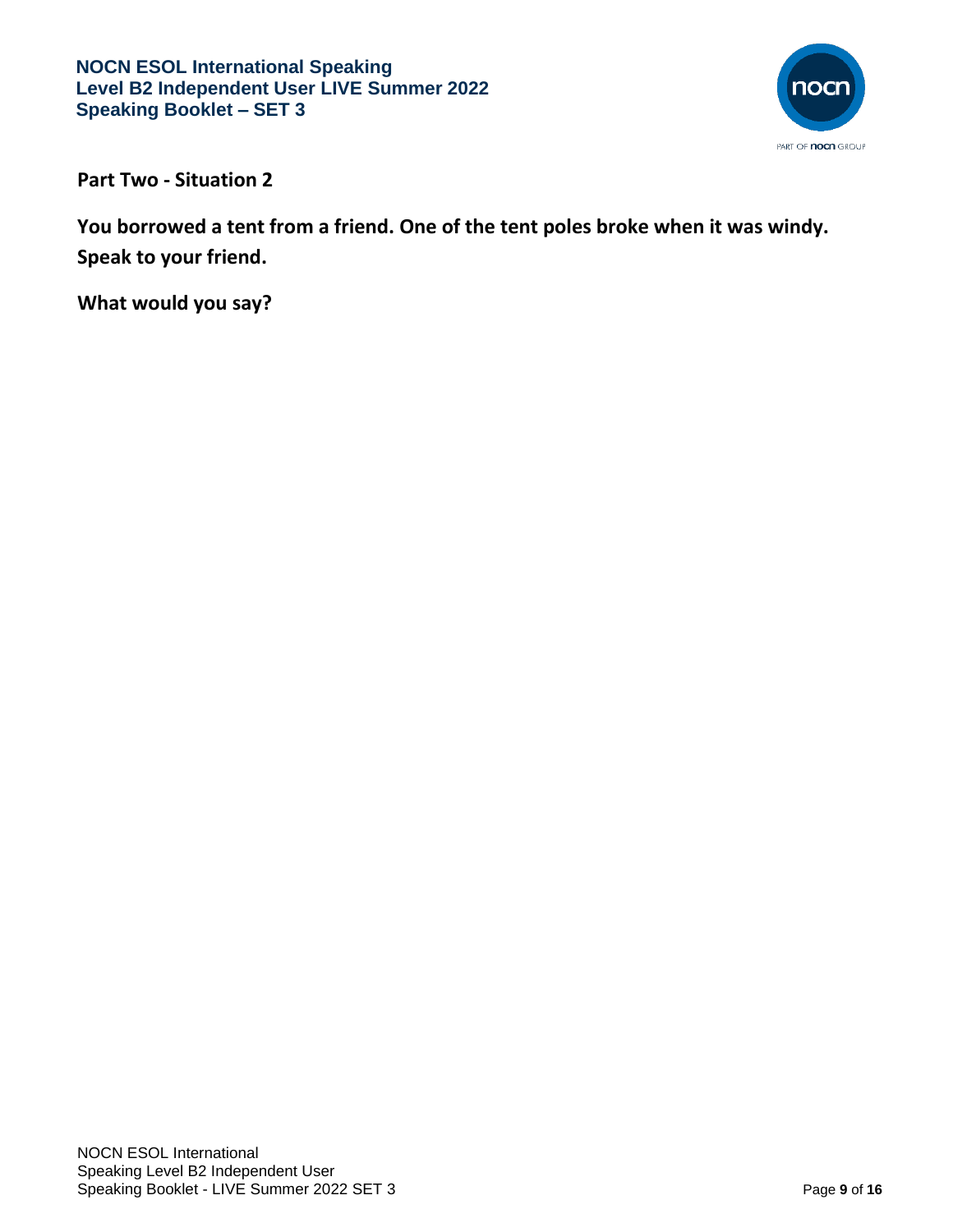

**Part Two - Situation 3**

**You ordered some flowers to send to your cousin. The flowers never arrived. Phone the florist.**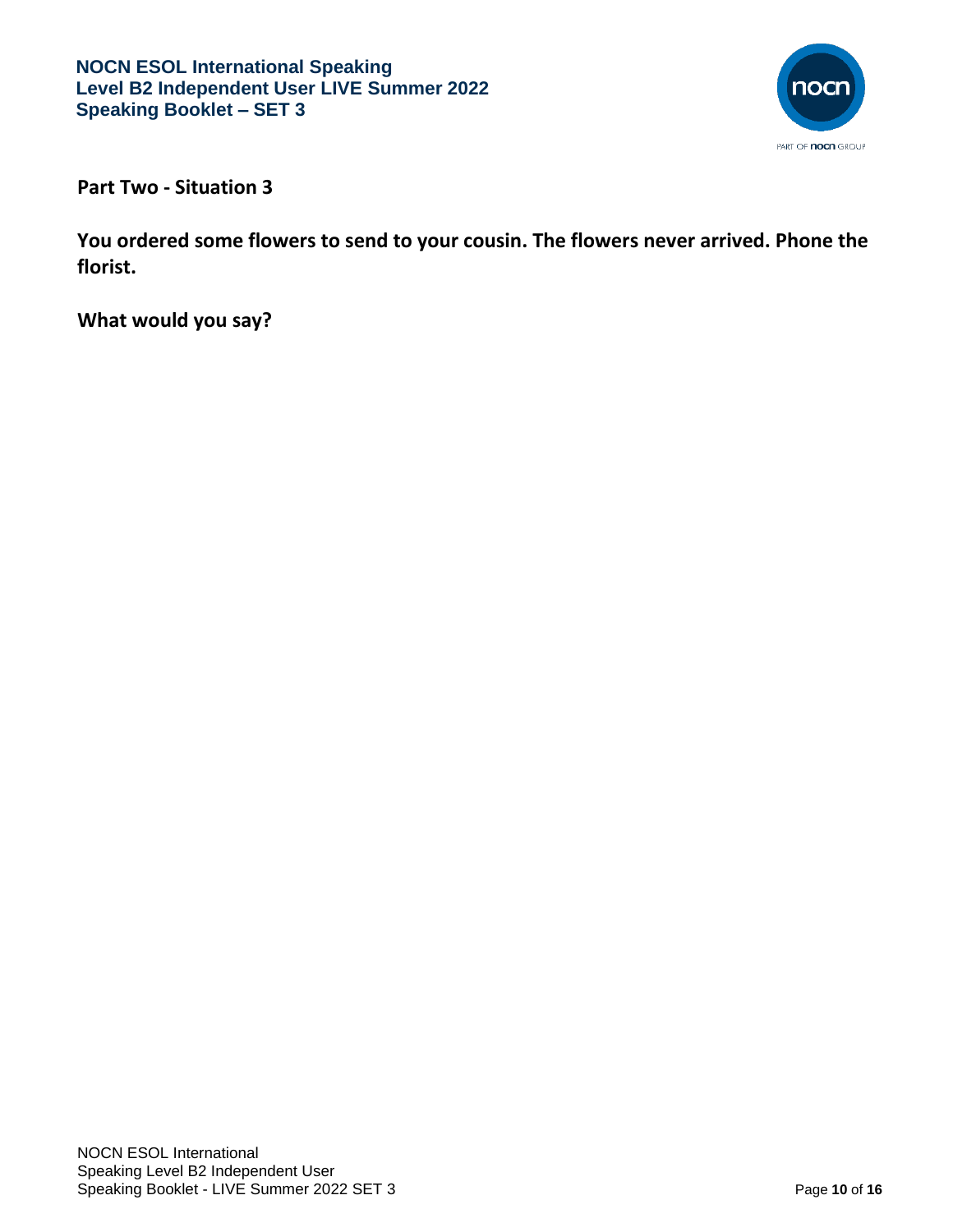

**Part Two - Situation 4**

**You are trying to log on to the school computer. Your password is not working. Speak to your teacher.**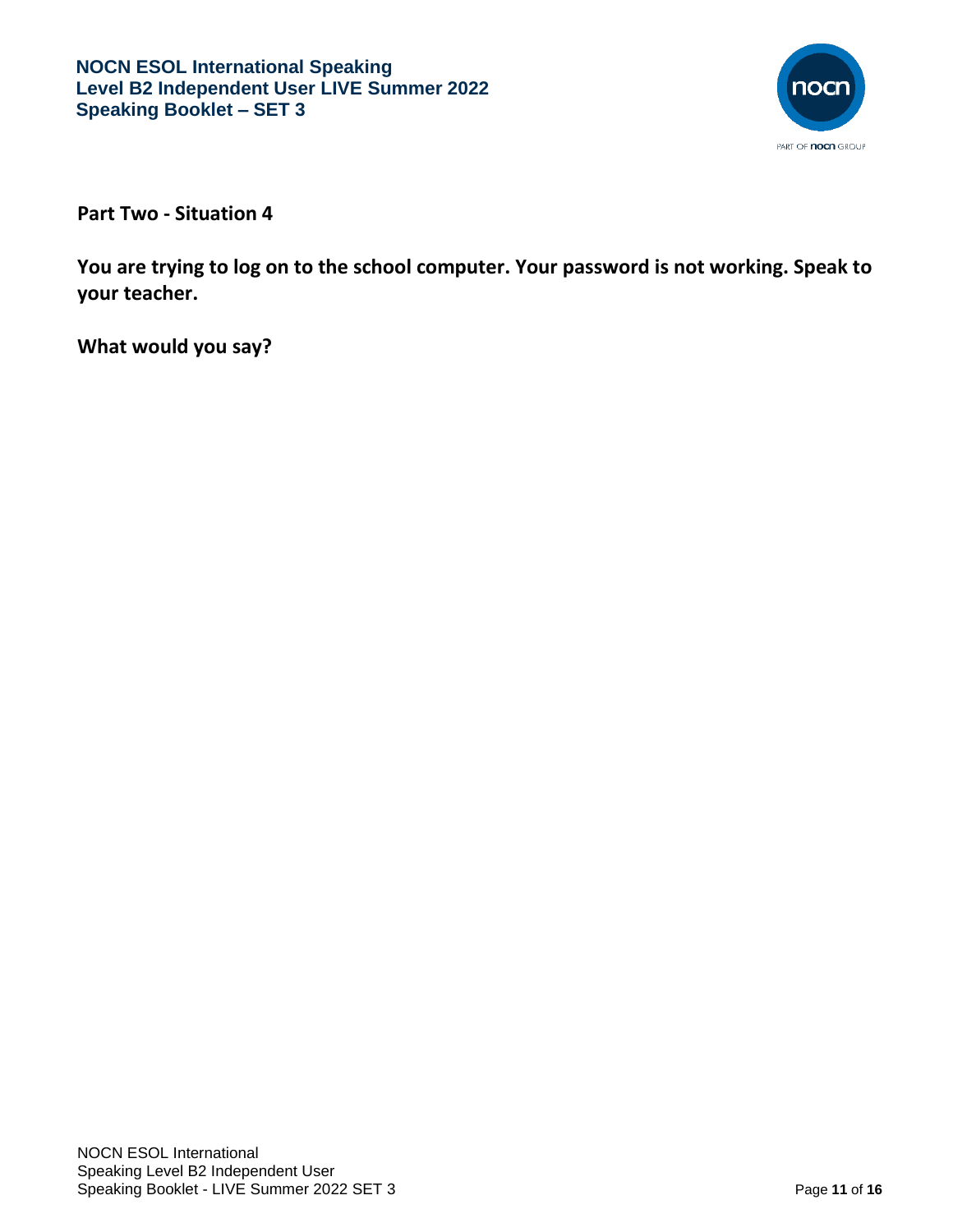

**Part Three - Scenario 1**

**You want to try a vegetarian diet for a month. Your parents are not keen. Persuade your parents that it will be a good idea to try a vegetarian diet.** 

**You will have two minutes to prepare your arguments. You may make notes. I will play the role of one of your parents.**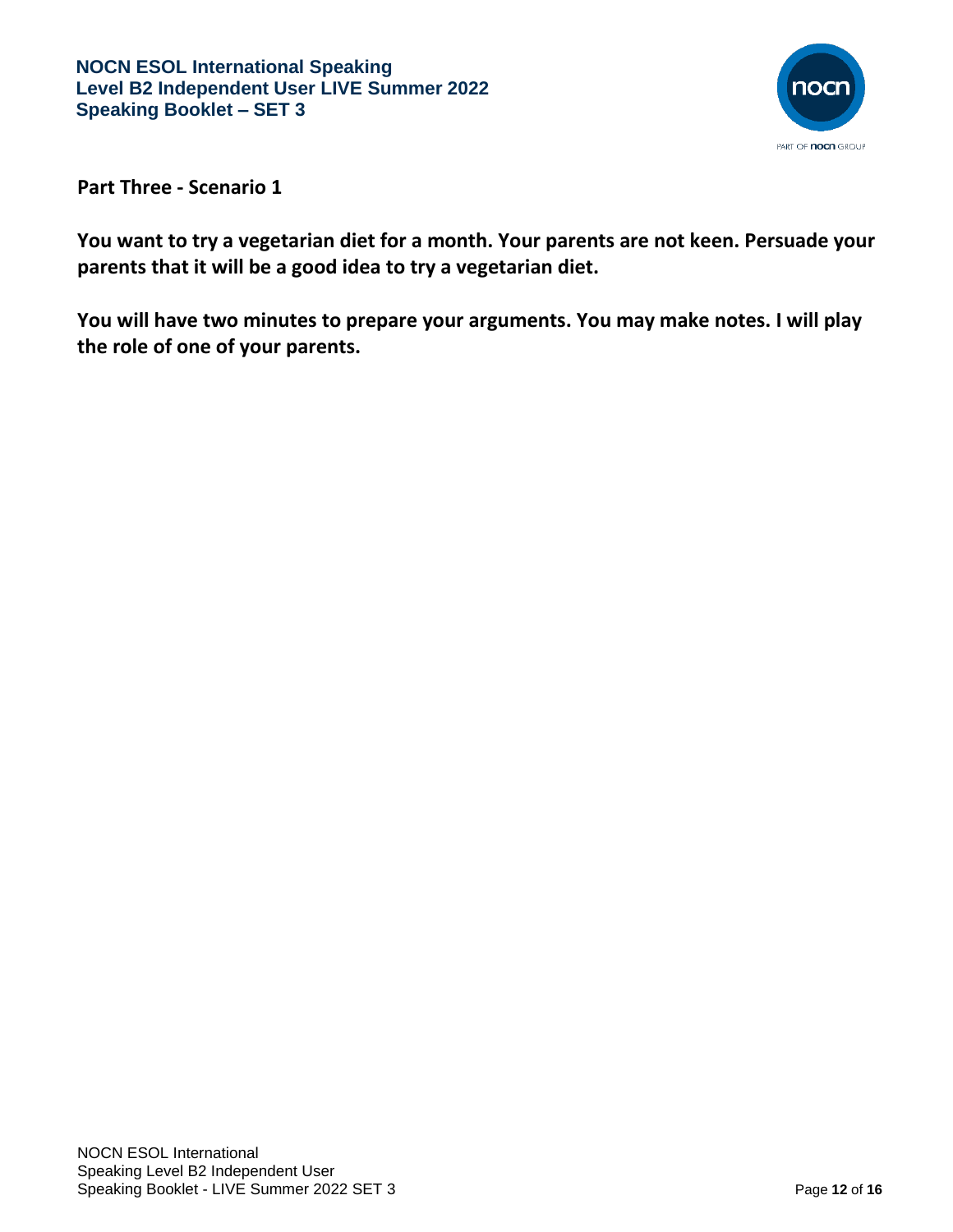

**Part Three - Scenario 2**

**You are out for a walk with your friend. You see a path you have never gone down before. You wonder where it leads. Convince your friend to explore the path with you.** 

**You will have two minutes to prepare your arguments. You may make notes. I will play the role of your friend.**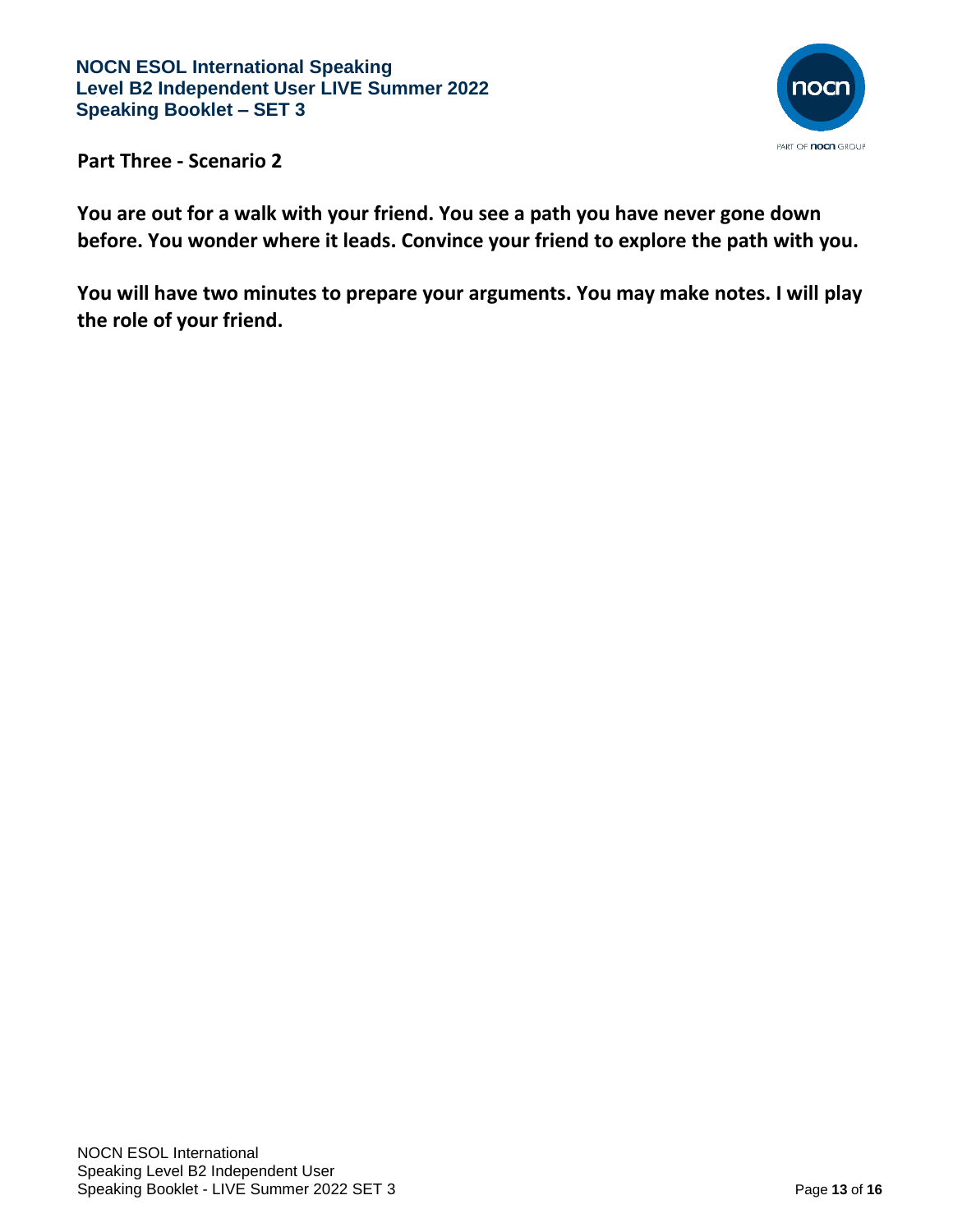

**Part Three - Scenario 3**

**Your teacher wants you to stay behind after school for extra lessons. They think that you are not revising in your own time. Convince your teacher that you will revise more at home.** 

**You will have two minutes to prepare your arguments. You may make notes. I will play the role of your teacher.**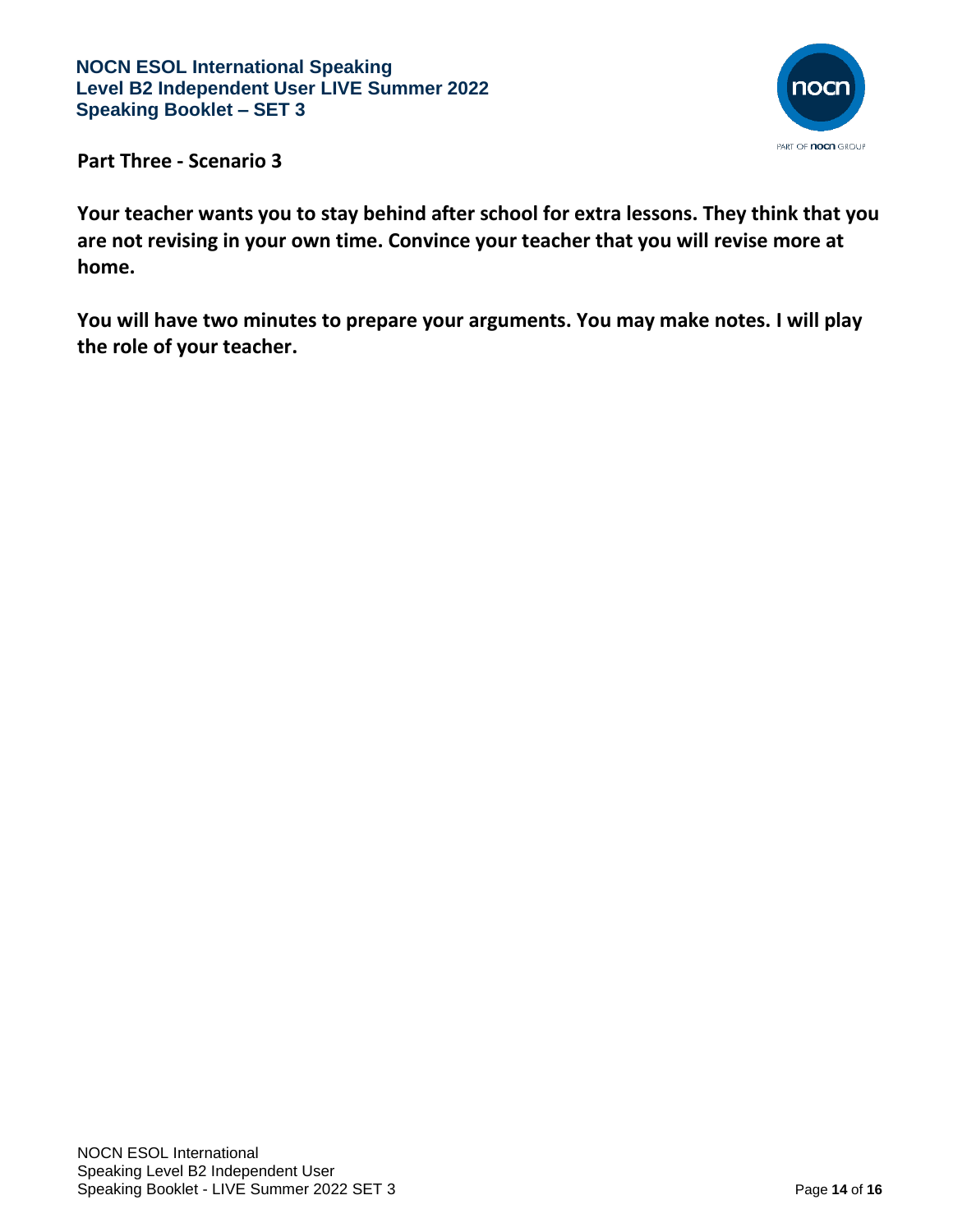

**Part Three - Scenario 4**

**You have moved into a new apartment. The apartment needs decorating. Your friend is on holiday from work and you would like them to help you. Convince your friend to help with the decorating.** 

**You will have two minutes to prepare your arguments. You may make notes. I will play the role of your friend.**